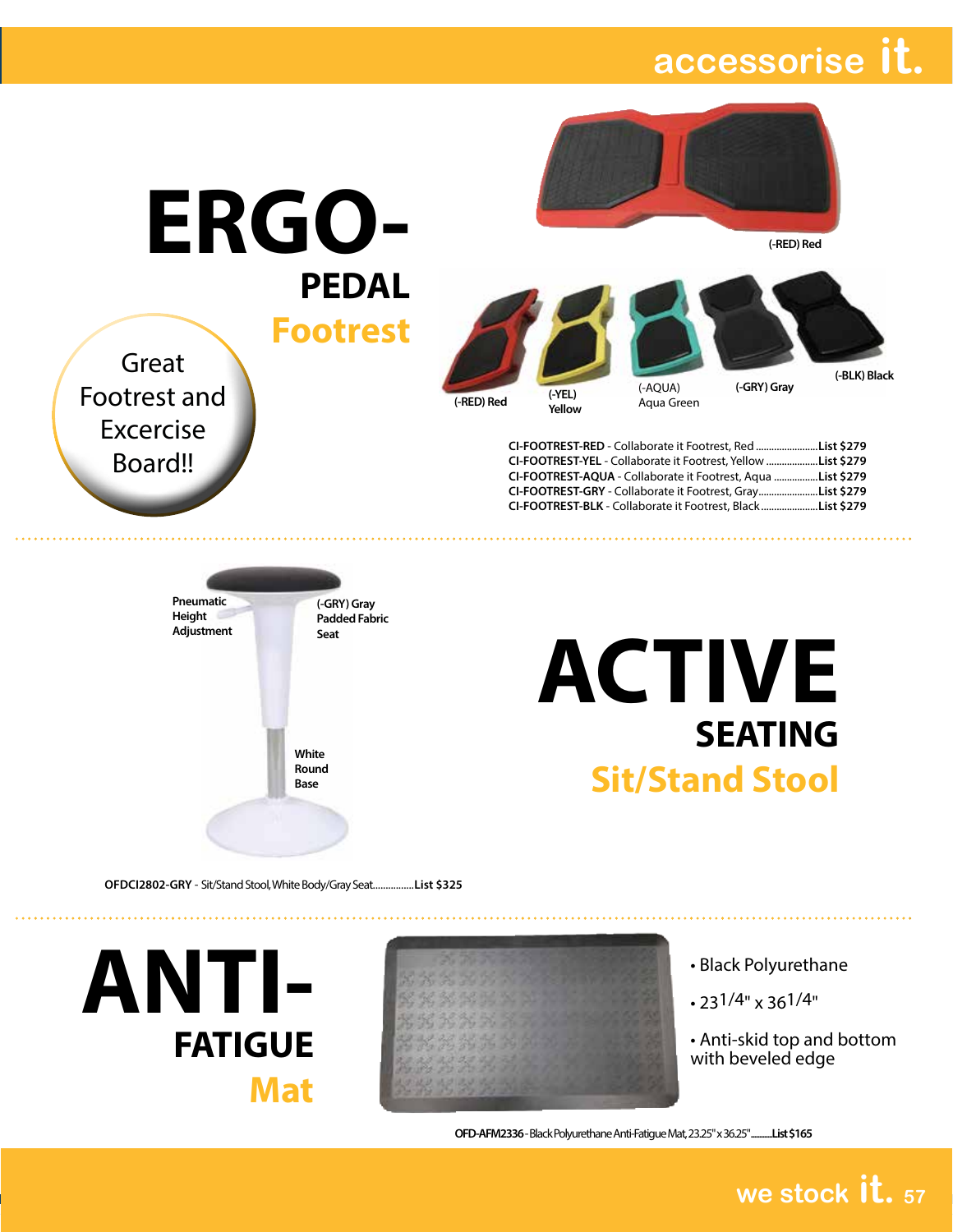

#### **<sup>58</sup> we stock it.**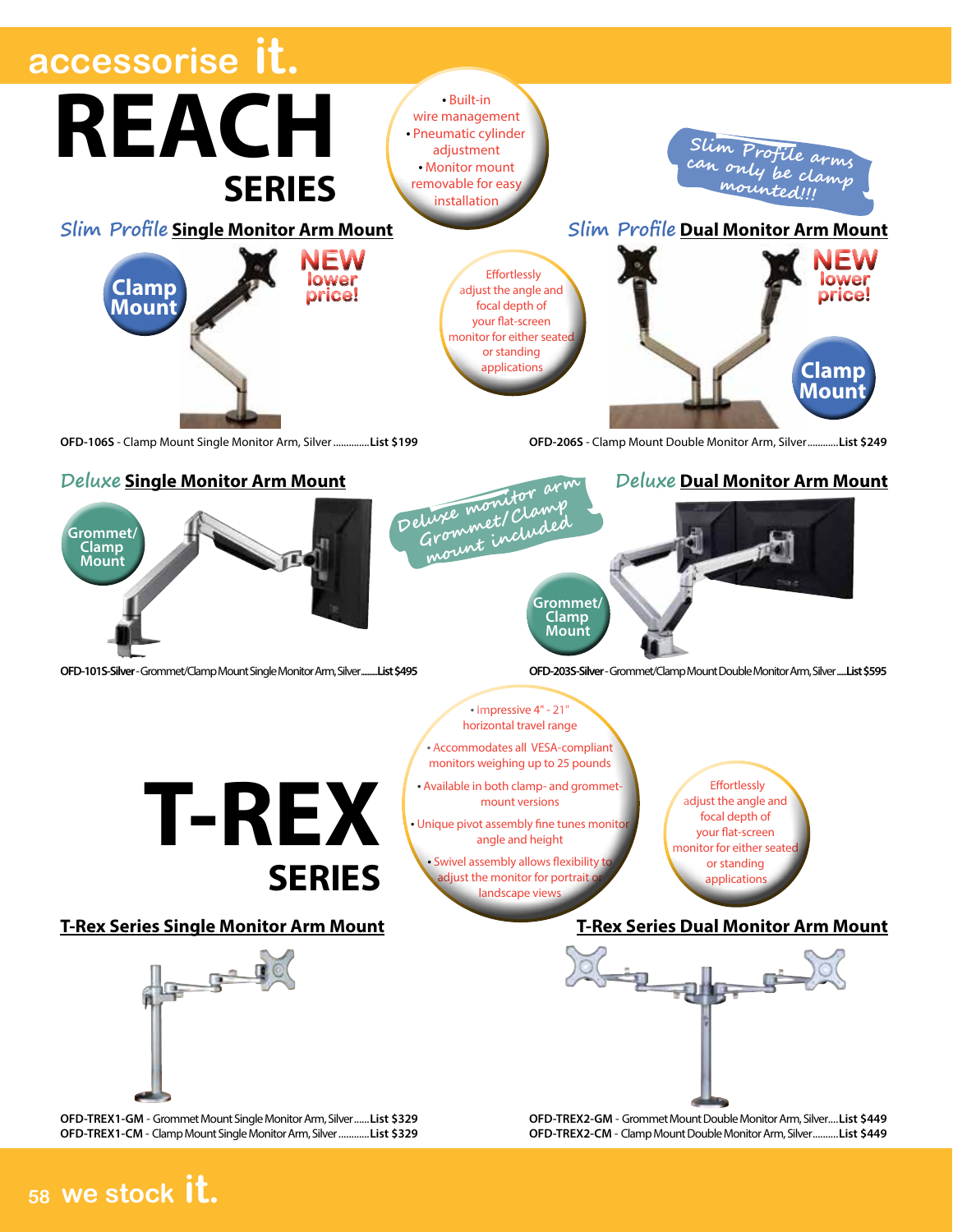## *Telescopic Cord Cover*

*For Bottom Frame of Height Adjustable Tables*

*Get rid of those messy wires Screws into underside of work surface*



(Shown under desk)



 $\ddot{\phantom{0}}$ 

*Dual-Wheels*

*Set of 4 Wheel Kit For Height Adjustable Tables*



**OFD-LIFTCASTER-BK** - Set of 4 Wheel Kit for OFD-CIELBASEA Feet, Black... **List \$69**







**we stock it. <sup>59</sup>**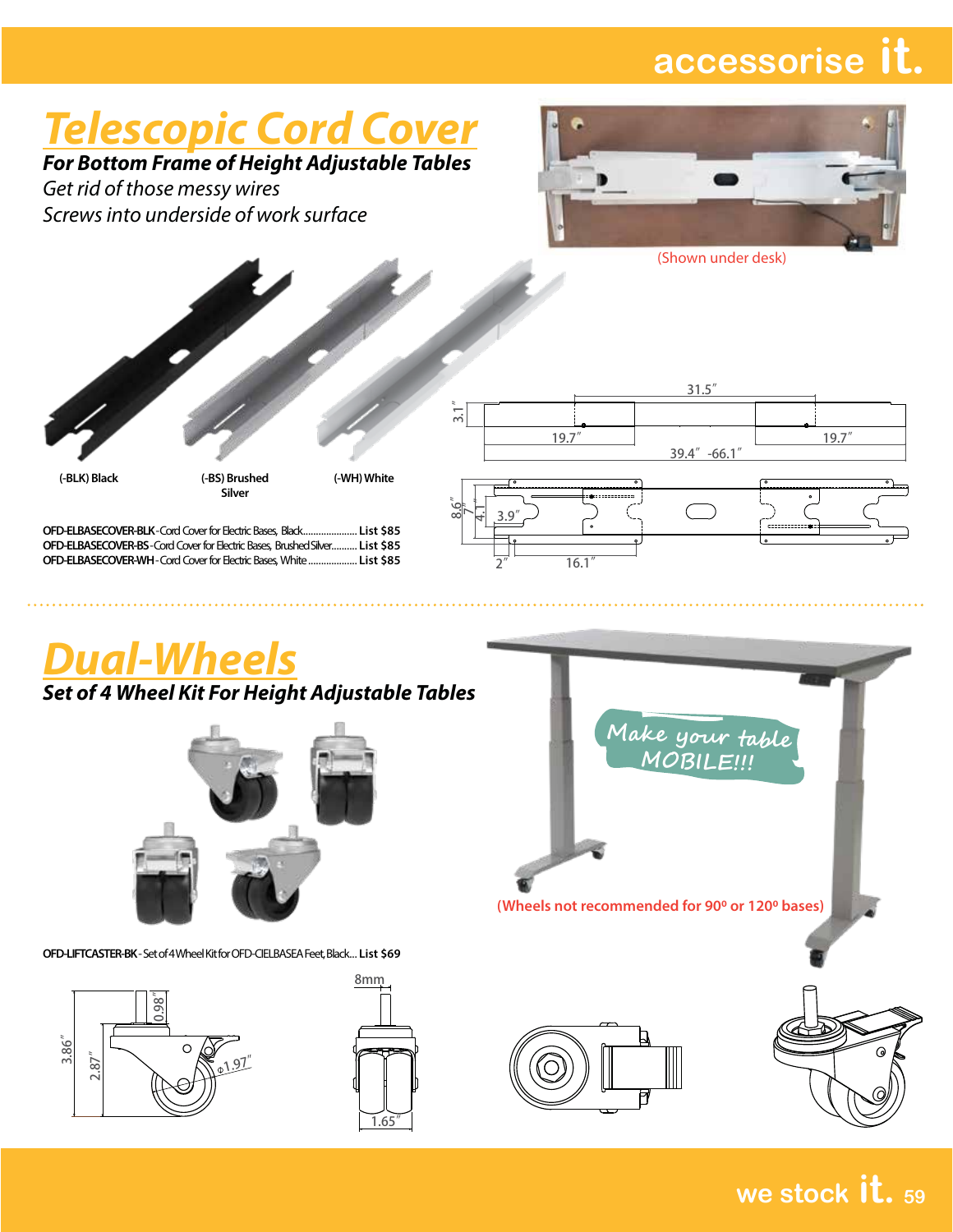## *Table Top Power Insert*

*Fits NEW Ultra Premium Conference Tables, Brushed Silver*







**Conference Tables!**

**See Page 8 for NEW Power** 

# **\$595**

- **º 18"W x 4.88"D º Electric Flip Cover**
- **º Brushed Silver Finish**
- **º Black Face Inside**
- **º 3 Power Plugs**
- **º 2 USB, 5V 2.1 Amp**
- **º 1 HDMI**
- **º 1 RJ45 Plug**
- **º Wireless Phone Charging Pod**
- **º 60" Plug-in Cord**
- **º Power Accessible from Both Sides when Cover is Flipped Up**

**OFDTABLEPOWER-BS** - Table Power Insert, 16"W x 4.88"D.........**List \$595**





**OFD-PI211CLAMP** - Pwr Block w/2 Outlets, 1 USC,1 USB, Clamp Mount, Black (-BLK), Brushed Silver (-BS), White(-WH)...........................................**List \$205 OFD-PI211GROMMET** - Pwr Block w/2 Outlets, 1 USC,1 USB, Grommet Mount, Black (-BLK), Brushed Silver (-BS), White(-WH)...........................................**List \$205**



*Grommet Mount Desk Power Block Clamp Mount Desk Power Block*

#### **2 Plug Desk Power Block 3 Plug Desk Power Block**



**OFD-PI311CLAMP** - Pwr Block w/3 Outlets, 1 USC,1 USB, Clamp Mount, Black (-BLK), Brushed Silver (-BS), White(-WH)...........................................**List \$225 OFD-PI311GROMMET** - Pwr Block w/3 Outlets, 1 USC,1 USB, Grommet Mount, Black (-BLK), Brushed Silver (-BS), White(-WH)...........................................**List \$225**